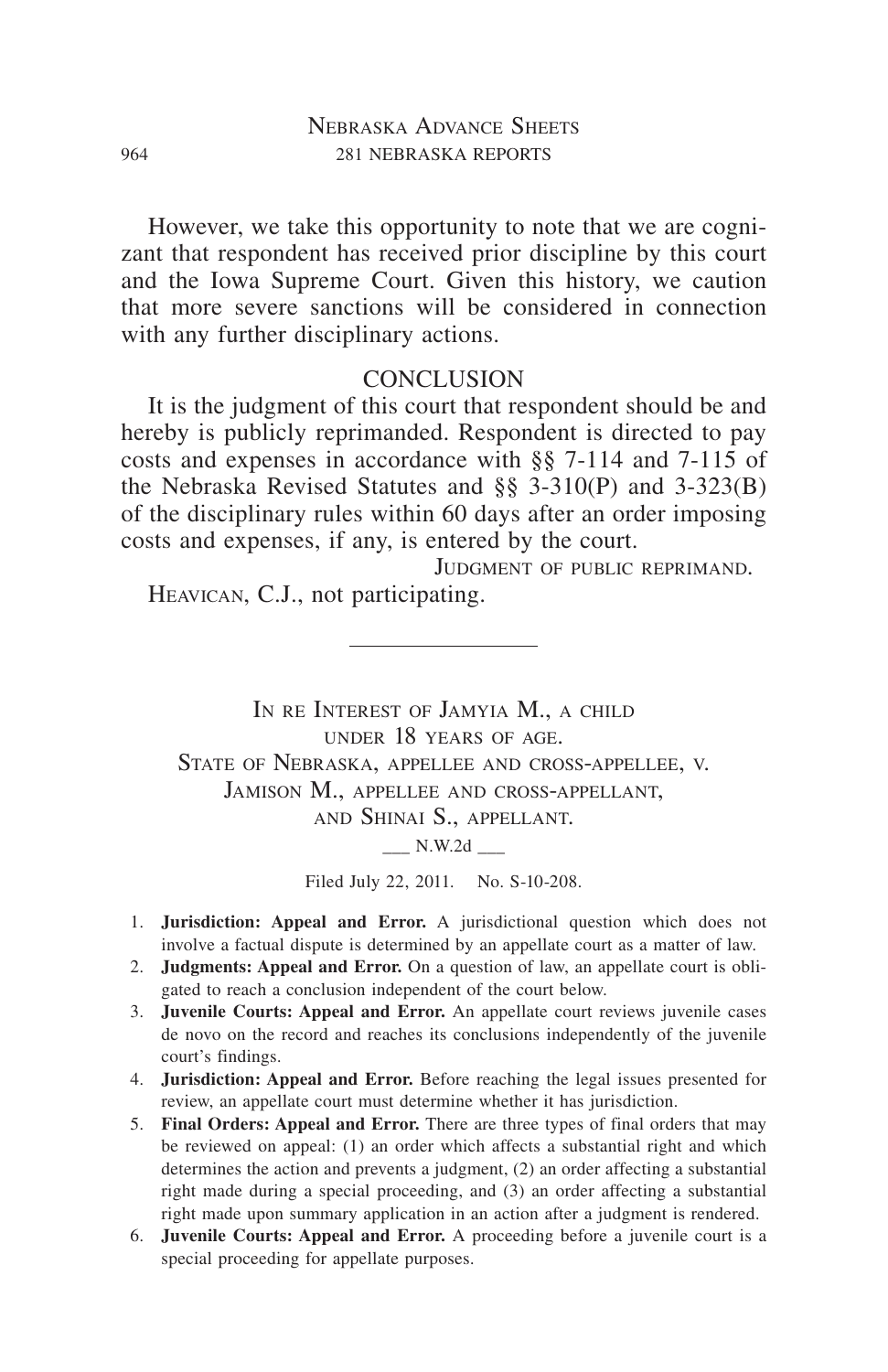#### Nebraska Advance Sheets in re interest of jamyia m. 965 Cite as 281 Neb. 964

- 7. **Jurisdiction: Final Orders: Time: Notice: Appeal and Error.** In order to vest an appellate court with jurisdiction, a notice of appeal must be filed within 30 days of the entry of the final order.
- 8. **Courts: Appeal and Error.** Upon reversing a decision of the Nebraska Court of Appeals, the Nebraska Supreme Court may consider, as it deems appropriate, some or all of the assignments of error the Court of Appeals did not reach.
- 9. **Judges: Recusal: Presumptions.** A party alleging that a judge acted with bias or prejudice bears a heavy burden of overcoming the presumption of judicial impartiality.
- 10. **Appeal and Error.** Plain error is error plainly evident from the record and of such a nature that to leave it uncorrected would result in damage to the integrity, reputation, or fairness of the judicial process.

Petition for further review from the Court of Appeals, INBODY, Chief Judge, and Moore and Cassel, Judges, on appeal thereto from the Separate Juvenile Court of Douglas County, ELIZABETH Crnkovich, Judge. Judgment of Court of Appeals reversed, and cause remanded with directions.

Jeremy R. Shirk for appellant.

Donald W. Kleine, Douglas County Attorney, and Amy Schuchman for appellee State of Nebraska.

Thomas C. Riley, Douglas County Public Defender, and Christine D. Kellogg for appellee Jamison M.

HEAVICAN, C.J., CONNOLLY, GERRARD, STEPHAN, MCCORMACK, and Miller-Lerman, JJ.

Gerrard, J.

The State of Nebraska seeks further review of a Nebraska Court of Appeals' decision which reversed the order of the juvenile court for Douglas County terminating the parental rights of Jamyia M.'s natural parents, Shinai S. and Jamison M. Jamyia, a minor child of Navajo descent, was removed from her parents' home after doctors discovered that she suffered injuries consistent with shaken baby syndrome. Shinai and Jamison appealed, and the Court of Appeals reversed.<sup>1</sup> The State petitioned for further review. For the following reasons, we reverse the decision of the Court of Appeals and

<sup>1</sup> *In re Interest of Jamyia M.*, 18 Neb. App. 679, 791 N.W.2d 343 (2010).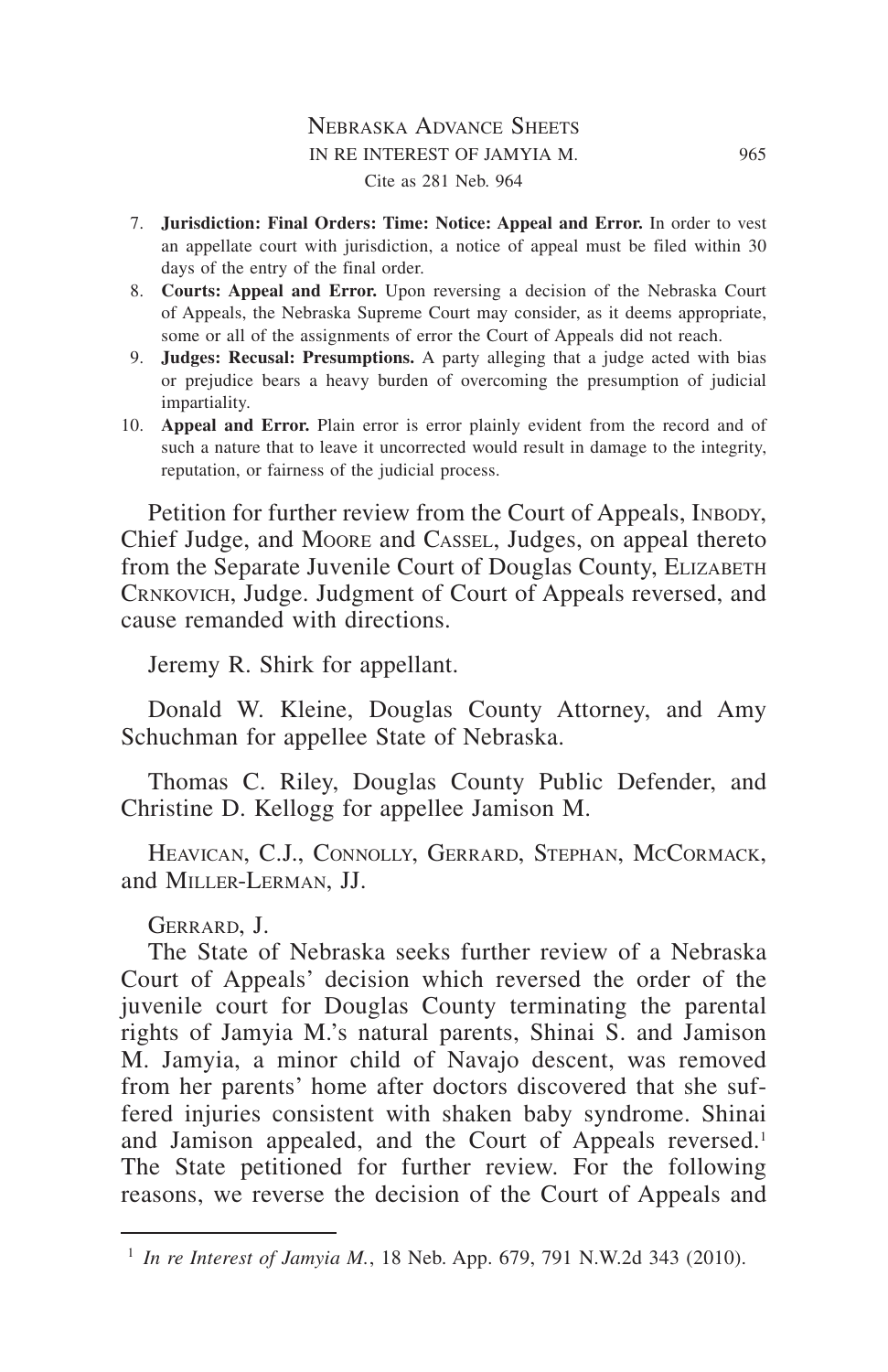remand the cause with directions to affirm the order of the juvenile court.

#### I. BACKGROUND

On September 30, 2008, 2-month-old Jamyia was hospitalized with a posterior occipital subdural hemorrhage and either a subarachnoid hemorrhage or cerebral contusion. Doctors concluded that Jamyia's injuries were consistent with shaken baby syndrome and that her injuries were intentionally inflicted. Shinai and Jamison claimed that they did not cause Jamyia's injuries.

The State filed an adjudication petition alleging that the juvenile court had obtained jurisdiction in these proceedings based upon the natural parents' placing Jamyia in a situation which was dangerous to her life or limb or injurious to her health or morals within the meaning of Neb. Rev. Stat. § 43-247(3)(a) (Reissue 2008). The State then filed an amended petition, alleging that Shinai's and Jamison's parental rights should be terminated pursuant to Neb. Rev. Stat.  $\S$  43-292(2), (8), (9), and (10)(d) (Reissue 2008).

The State also alleged that pursuant to Neb. Rev. Stat. § 43-1505(4) (Reissue 2008) of the Nebraska Indian Child Welfare Act (NICWA), "active efforts" had been made to prevent the breakup of the Indian family, but that those efforts had been unsuccessful; so NICWA's requirement of providing active efforts before foster care placement or termination of Shinai's and Jamison's parental rights was satisfied. The State argued, in the alternative, that active efforts to prevent the breakup of the Indian family were not required because Jamyia's parents subjected her to aggravated circumstances. Shinai and Jamison argued that NICWA contained no aggravated circumstances exception and that active efforts had not been made. Adjudication hearings were held from February 19 to November 12, 2009. A summary of the salient testimony adduced during the adjudication hearings follows.

Dr. Katherine Penny, Jamyia's pediatrician, testified that Jamyia had been brought in to her office for care on September 29, 2008, because she had been screaming and fussy, had cold symptoms, and refused to eat. Penny testified that she fed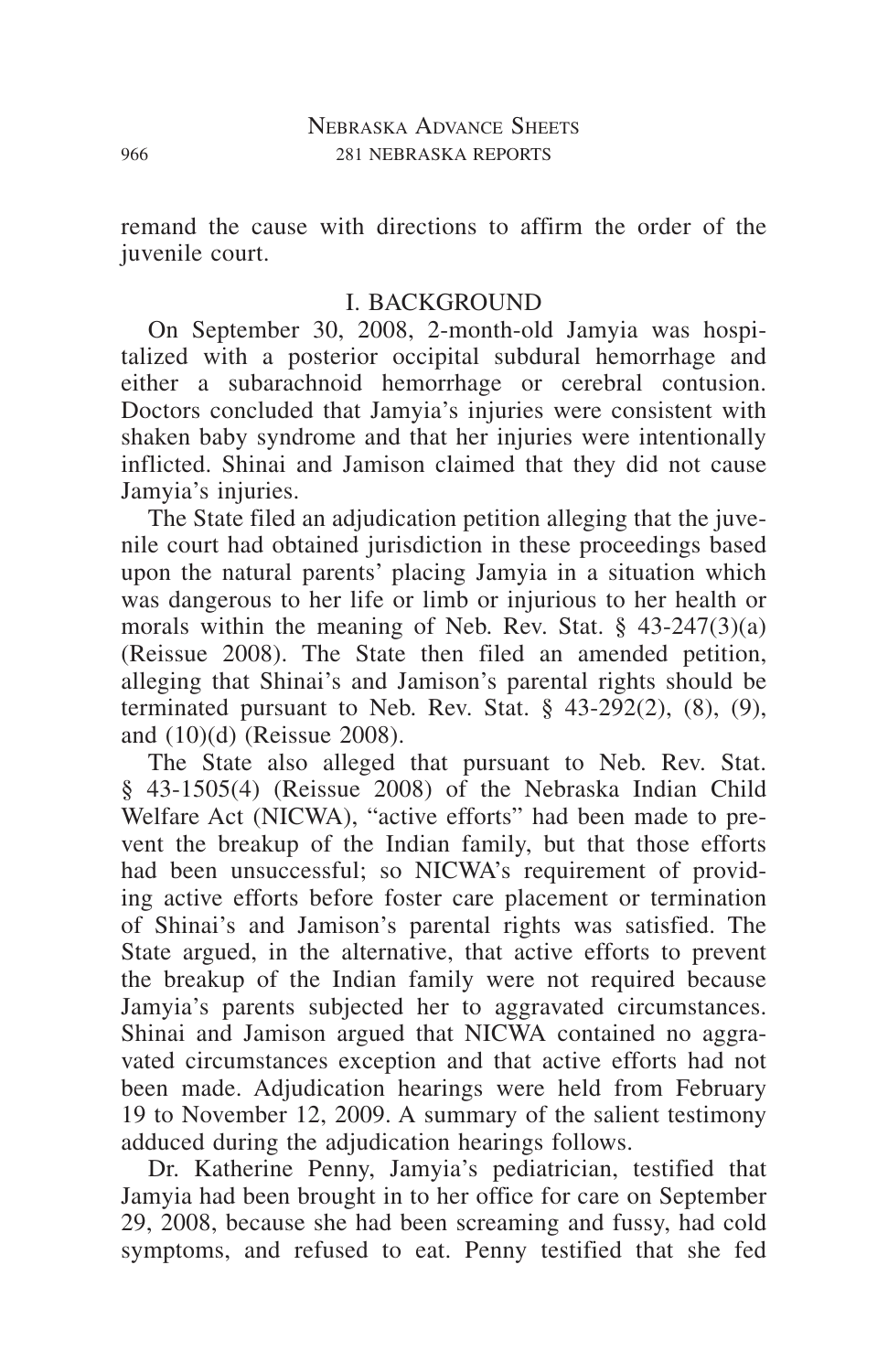Jamyia 2 ounces of Pedialyte and that at that time, Jamyia was able to suck and swallow and exhibited no unusual breathing, no unusual eye movement, or any appearance of being abnormally limp. Shinai testified that she and Jamison had taken Jamyia to Penny because Jamyia had a fever, had saliva running from her mouth, and had diarrhea, and because her eyes were "fluttering." Shinai stated that Jamyia was diagnosed with "hand, mouth, [and] foot virus." Shinai said that after seeing Penny, the family returned to Jamison's mother's home, where they had been staying.

Jamison testified that Jamyia was often sick and was a colicky baby. Jamison stated that Jamyia had been taken to Penny because she had difficulty breathing, was crying, and had a cough and diaper rash. He also stated that her tongue and eyes fluttered. Jamison stated that after returning from Penny's office, Jamyia cried all night, as if in pain.

Shinai and Jamison said that on September 30, 2008, Shinai went to the store with Jamison's mother to pick up a prescription and left Jamyia in Jamison's care. Jamison claimed that he fed Jamyia two or three times. Jamison said that after his mother and Shinai returned from the store, he and Shinai attempted to wake Jamyia but that the baby was unresponsive. Shinai said that she called the 911 emergency dispatch service.

Dr. Jeffrey DeMare, a pediatric specialist and the former medical director of a team which evaluates and coordinates care for abused children, was the attending physician the night Jamyia was admitted to the hospital. DeMare testified that he commonly reviews cases to determine whether a child's injury is consistent with child abuse. DeMare noted that upon admission, Jamyia was actively seizing, hypoxic, and in need of mechanical ventilation. Magnetic resonance imaging of Jamyia's brain indicated subdural blood within the posterior occipital space and in the high parietal area, which injuries were recent in nature. Due to the severity of the hemorrhaging, DeMare determined that Jamyia's brain injuries were intentionally inflicted.

Dr. Sebastian J. Troia, a pediatric ophthalmologist, also examined Jamyia's injuries and testified that bilateral retinal hemorrhages established that Jamyia's injuries were the result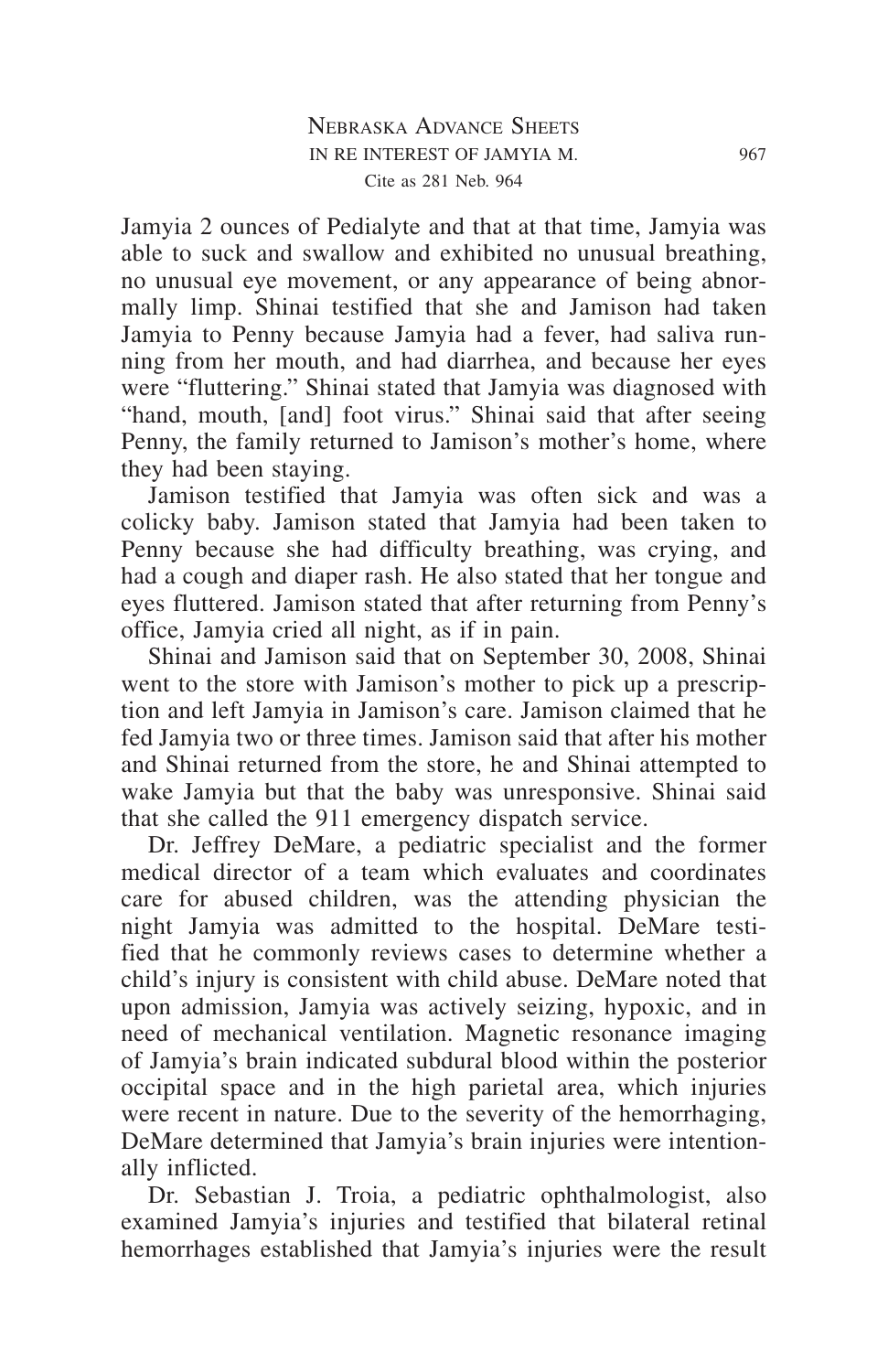of trauma. Troia said that Jamyia's retinal hemorrhaging was consistent with shaken baby syndrome, and he ruled out other possible causes of Jamyia's retinal hemorrhaging.

Tammy Burk, a protection and safety worker from the Department of Health and Human Services (DHHS), testified that she had conducted an assessment soon after Jamyia's admission to the hospital. Burk recounted that Jamyia was unable to eat orally because she could not suck or swallow, required a feeding tube, and was on a ventilator. Burk interviewed Shinai and Jamison, who claimed that Jamyia's injuries were the result of a misdiagnosis by Penny. Burk stated that Shinai and Jamison disputed the doctors' conclusions that Jamyia had been shaken, but were unable to provide any reasonable explanation for Jamyia's injuries.

The evidence adduced during the adjudicative hearings established that Jamyia has cognitive motor delays, language delays, visual impairment due to retinal hemorrhages to both eyes, seizures, and neurological problems. Jamyia has difficulty swallowing and requires a feeding tube to supplement her daily oral feeding. Jamyia's hands and feet are curled when they are not in splints, and though she is placed in a "stander" twice daily to strengthen her legs, she was unable to walk or talk at 17 months of age.

The State's expert witness, Evelyn Labode, cited the grave nature of Jamyia's injuries, coupled with a review of the medical and investigative agency reports, as evidence that returning Jamyia to her natural parents would result in further emotional or physical damage to the child. Labode said it was her opinion that it was in Jamyia's best interests for Shinai's and Jamison's parental rights to be terminated. Burk concurred, explaining that because there was no reasonable explanation for how Jamyia had suffered such extensive injuries, there were no assurances that Jamyia would not suffer additional injuries if returned to her natural parents. Burk stated that DHHS supported the termination of Shinai's and Jamison's parental rights.

An expert for Shinai and Jamison, Dr. Steven Gabaeff, testified that Jamyia's injuries were not the result of being shaken, but were due to infection, recurrent seizures, or choking and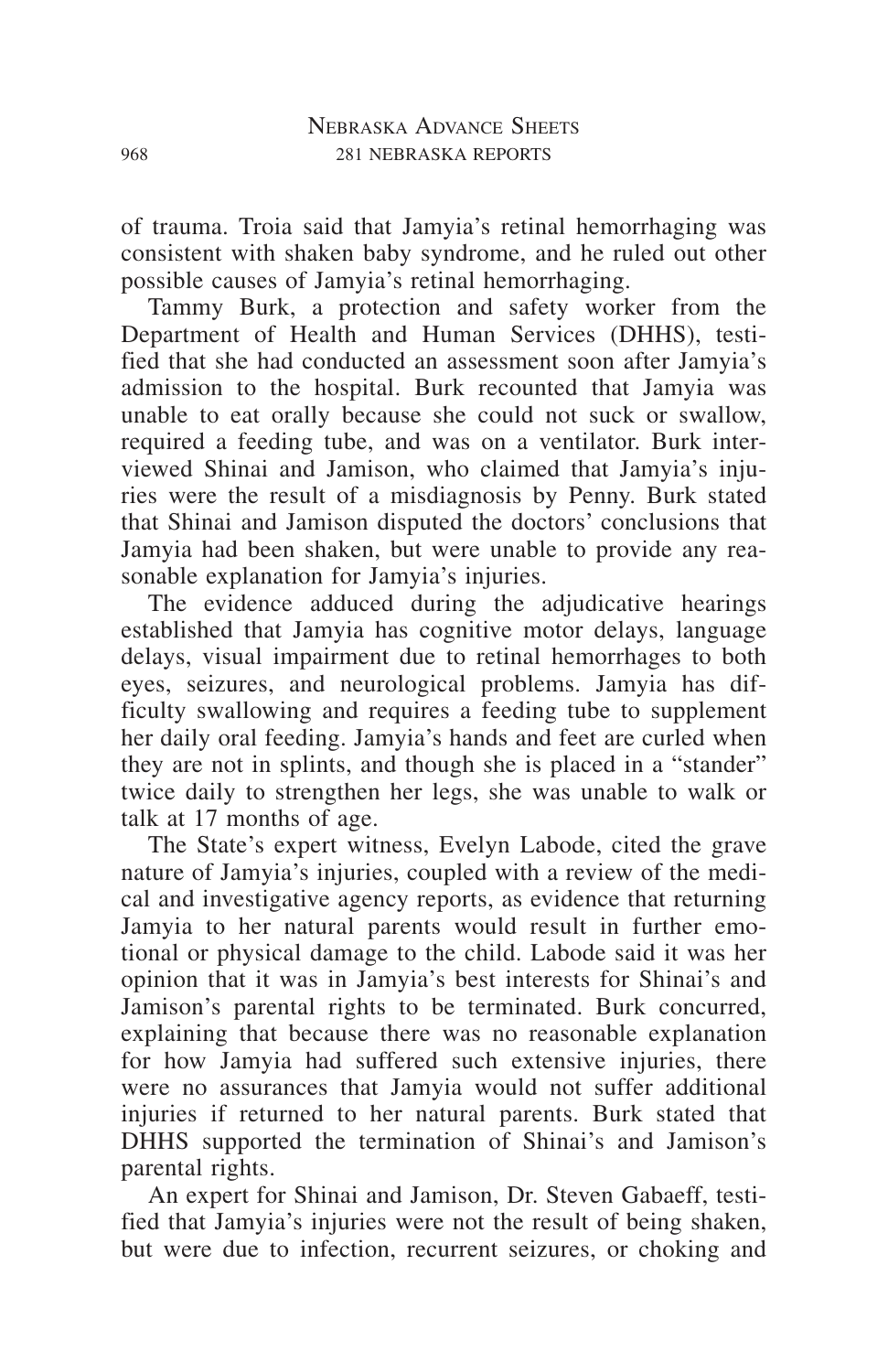respiratory arrest. Gabaeff noted that Jamyia's medical records did not indicate that viral meningitis had been ruled out, which he claimed could account for an increase in cranial pressure which could cause Jamyia's retinal hemorrhages. Shinai acknowledged that physicians had testified that Jamyia's injuries were not accidental, but Shinai maintained that she had not abused Jamyia and claimed that Jamison would never harm Jamyia.

On December 2, 2009, at the conclusion of the adjudication phase, the juvenile court entered an order determining that conditions existed for termination of Shinai's and Jamison's parental rights pursuant to  $\S$  43-292(2), (8), and (9). The court also found that active efforts to prevent the breakup of the Indian family had been made but that those efforts were unsuccessful, so the State had satisfied § 43-1505(4). The court took under advisement whether continuing custody with Shinai and Jamison would likely result in further harm to Jamyia and whether reasonable efforts to preserve and reunify the family were required under Neb. Rev. Stat. § 43-283.01 (Reissue 2008).

The State alleged that reasonable efforts to preserve and reunify the family, as provided for by § 43-283.01, were not required because Shinai and Jamison had subjected Jamyia to "aggravated circumstances, including, but not limited to, abandonment, torture, chronic abuse, or sexual abuse" under § 43-283.01(4)(a). After a dispositional hearing on January 11, 2010, the juvenile court entered its dispositional order on February 12. The juvenile court determined that it was in Jamyia's best interests to terminate Shinai's and Jamison's parental rights and that reasonable efforts to prevent the breakup of Jamyia's family were not required pursuant to § 43-283.01 as to both parents, because Jamyia was subjected to aggravated circumstances. On February 26, Shinai filed a notice of appeal from the juvenile court's February 12 dispositional order. On March 2, Jamison filed a notice of appeal, purporting to appeal from the December 2, 2009, adjudication order, as well as from the February 12, 2010, dispositional order.

On appeal to the Court of Appeals, Shinai and Jamison argued, among other things, that the juvenile court erred in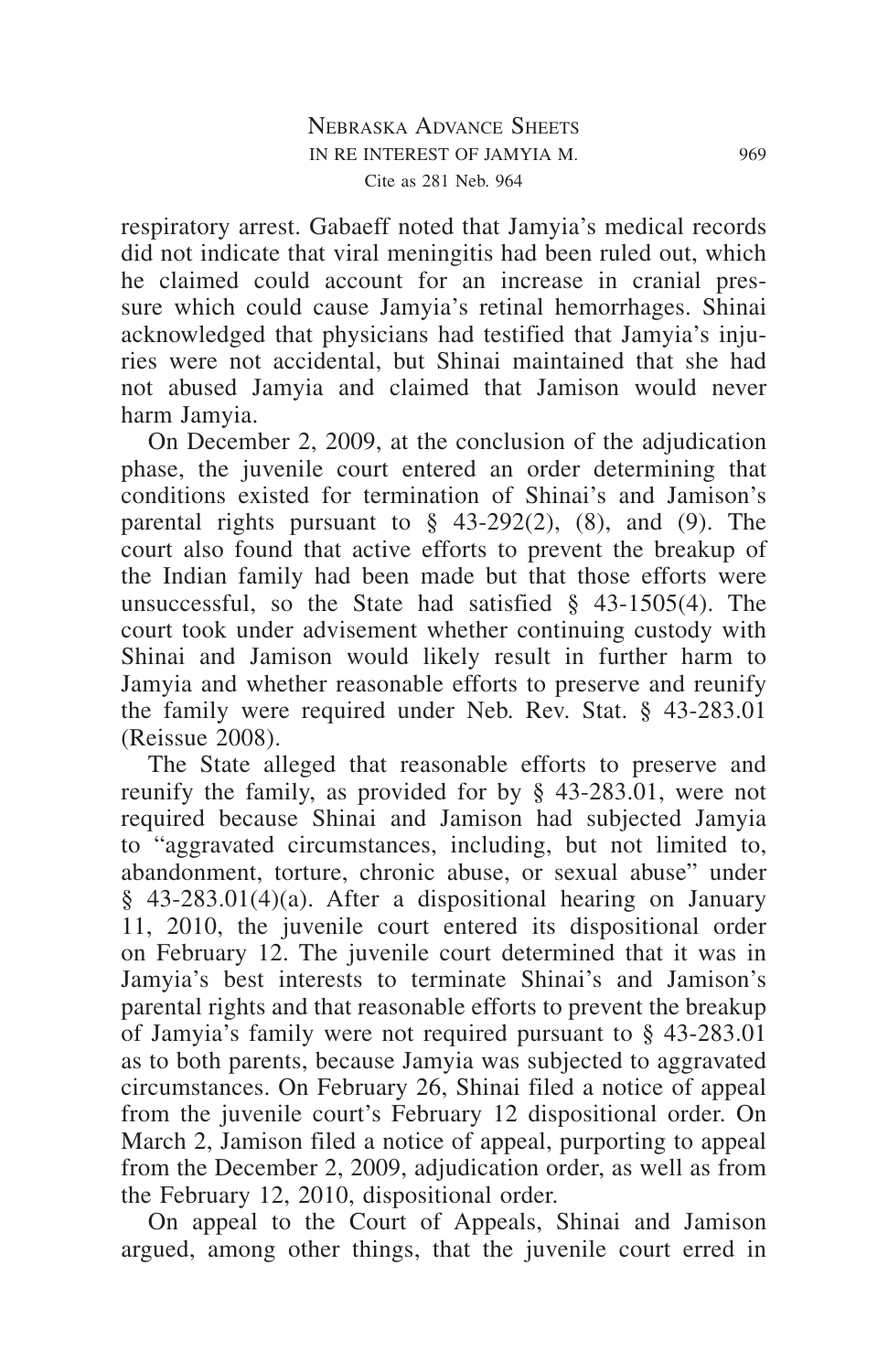finding that the State had made active efforts, as required under  $\S$  43-1505(4), to prevent the breakup of their Indian family and that those efforts were unsuccessful. The Court of Appeals determined that the services DHHS provided to Shinai and Jamison had been successful and that Shinai and Jamison had attempted to remain involved in Jamyia's life, so the State had not proved that it made active efforts pursuant to § 43-1505(4) to provide remedial services and rehabilitative programs designed to prevent the breakup of the Indian family and that those efforts had been unsuccessful.2

The Court of Appeals then examined whether the exception to providing reasonable efforts when aggravated circumstances exist, as contained in § 43-283.01(4)(a), relieved the State of its burden to provide active efforts under NICWA's § 43-1505. The Court of Appeals determined that the statutes were separate and distinct, that they did not conflict, that NICWA did not have an aggravated circumstances exception, and that even if they did conflict, NICWA's § 43-1505 was more specific than § 43-283.01, and therefore was controlling. The Court of Appeals determined that the State had failed to prove that active efforts to prevent the breakup of Jamyia's family were provided but unsuccessful, and it reversed the juvenile court's termination of Shinai's and Jamison's parental rights.3 The State sought further review of the Court of Appeals' decision, which we granted.

## II. ASSIGNMENT OF ERROR

The State assigns that the Court of Appeals erred when it determined that the State was required to provide active efforts to Shinai and Jamison to prevent the breakup of the family within the meaning of  $\S$  43-1505(4) when aggravated circumstances were present.

# III. STANDARD OF REVIEW

[1,2] A jurisdictional question which does not involve a factual dispute is determined by an appellate court as a matter of

<sup>3</sup> *Id.*

<sup>2</sup> *Id.*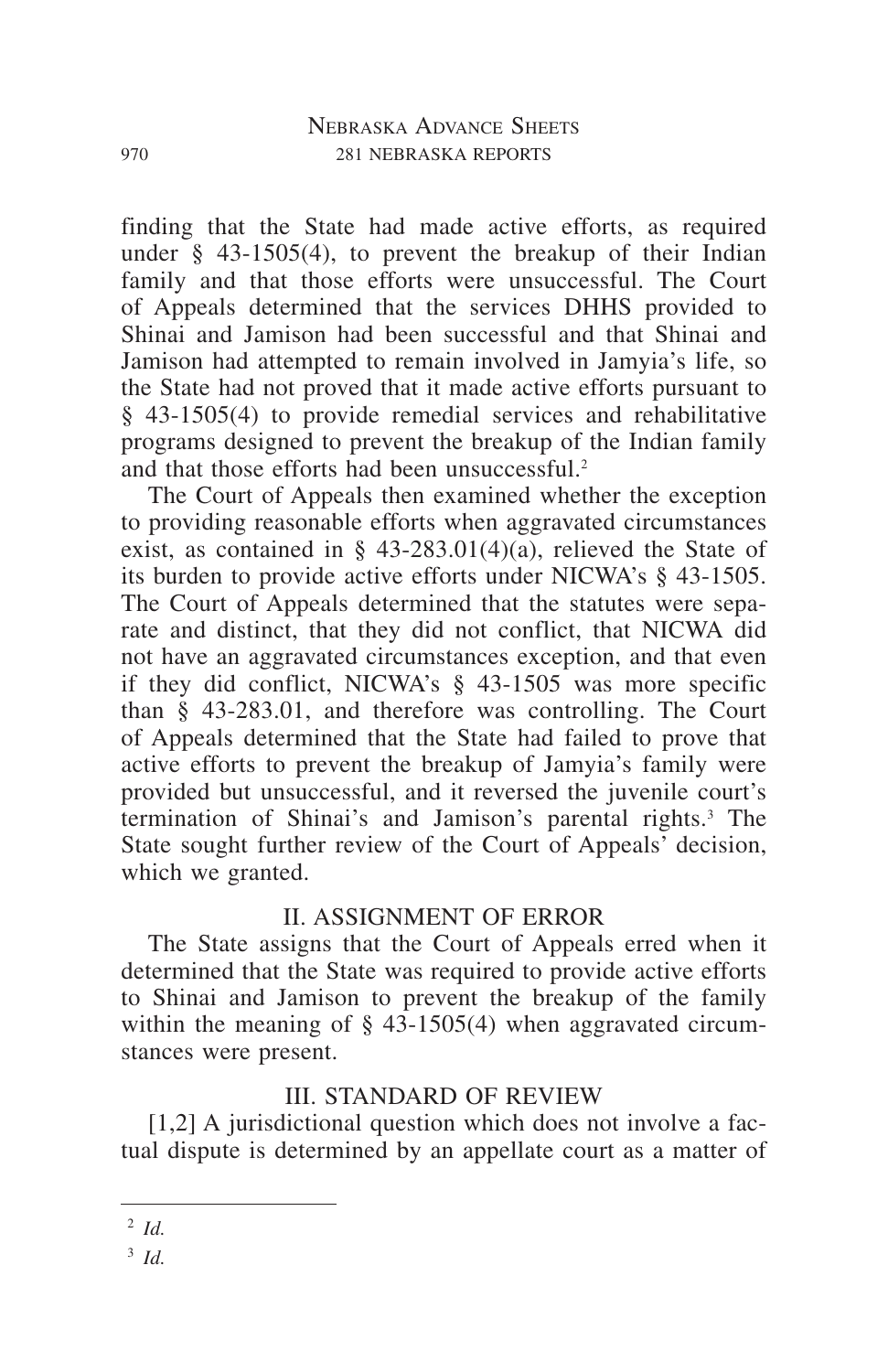law.<sup>4</sup> On a question of law, an appellate court is obligated to reach a conclusion independent of the court below.<sup>5</sup>

[3] An appellate court reviews juvenile cases de novo on the record and reaches its conclusions independently of the juvenile court's findings.6

#### IV. ANALYSIS

#### 1. Active Efforts

Before the Court of Appeals, Shinai and Jamison argued that the State had not proved that it had made active efforts, pursuant to § 43-1505(4), to prevent the breakup of the Indian family and that those efforts were unsuccessful, and the court ultimately agreed. Though the State argued that active efforts were not required because the aggravated circumstances exception contained in § 43-283.01(4)(a) applied to NICWA, the Court of Appeals determined that the aggravated circumstances exception was not part of NICWA's statutory scheme, so the State was not excused from proving the active efforts requirement before terminating Shinai's and Jamison's parental rights.

[4] The State seeks further review, again arguing that the presence of aggravated circumstances excused the State from providing active efforts within the meaning of § 43-1505(4). The issue is one we need not decide, because we lack jurisdiction to review the merits of the order in which the juvenile court determined that active efforts had been made but were unsuccessful. Before reaching the legal issues presented for review, an appellate court must determine whether it has jurisdiction.<sup>7</sup>

[5-7] There are three types of final orders that may be reviewed on appeal: (1) an order which affects a substantial right and which determines the action and prevents a judgment,

<sup>4</sup> *In re Estate of Muncillo*, 280 Neb. 669, 789 N.W.2d 37 (2010).

<sup>5</sup> *Travelers Indem. Co. v. Gridiron Mgmt. Group, ante* p. 113, 794 N.W.2d 143 (2011).

<sup>6</sup> *In re Interest of Jorge O.*, 280 Neb. 411, 786 N.W.2d 343 (2010).

<sup>7</sup> *Cargill Meat Solutions v. Colfax Cty. Bd. of Equal., ante* p. 93, \_\_\_ N.W.2d \_\_\_ (2011).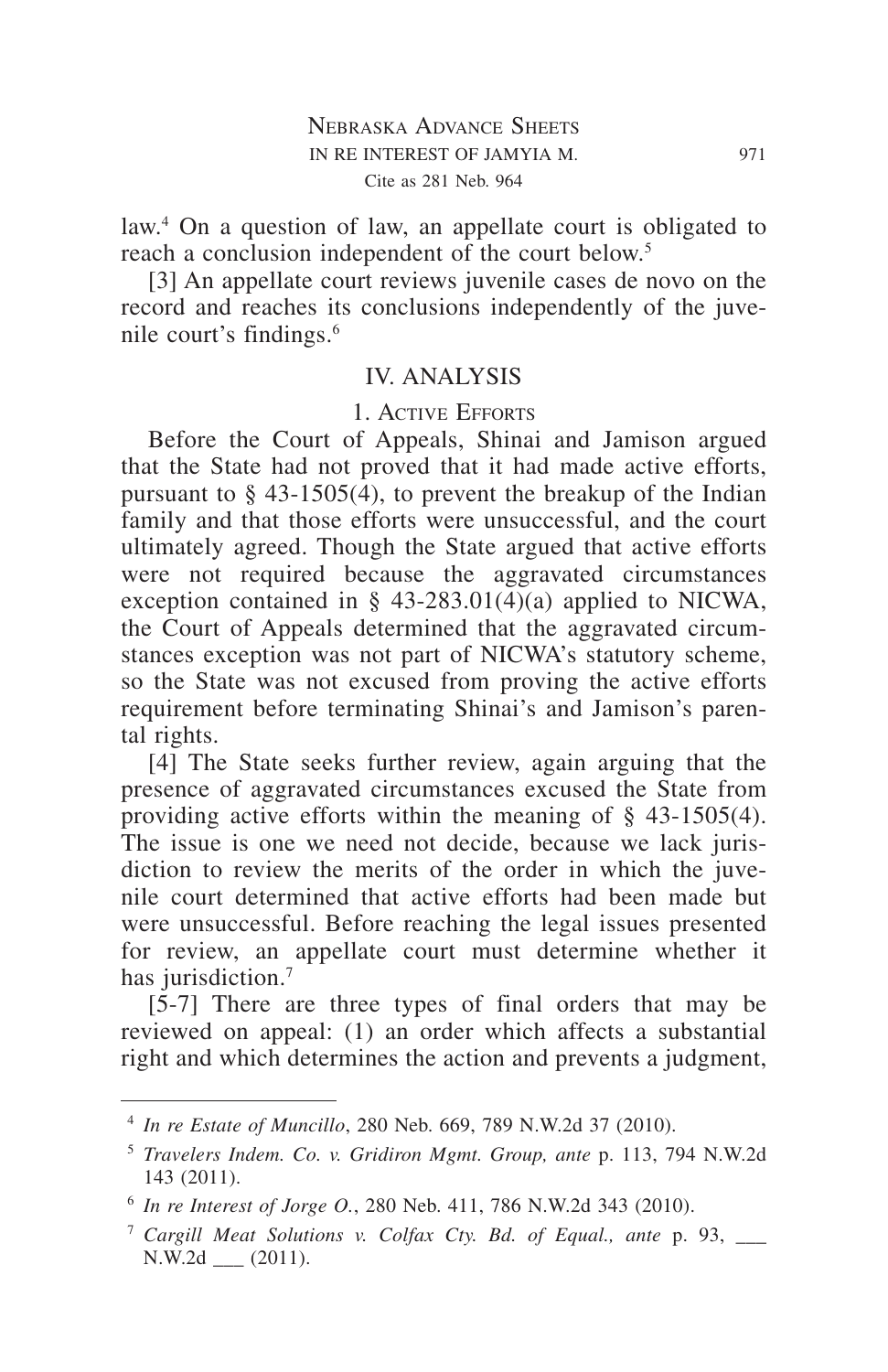(2) an order affecting a substantial right made during a special proceeding, and (3) an order affecting a substantial right made upon summary application in an action after a judgment is rendered.8 We have previously determined that a proceeding before a juvenile court is a special proceeding for appellate purposes and that a judicial determination in an adjudication order that the State satisfied the active efforts requirement contained in § 43-1505(4) affects the substantial right of parents to raise their children, and is therefore a final, appealable order.9 In order to vest an appellate court with jurisdiction, a notice of appeal must be filed within 30 days of the entry of the final order.<sup>10</sup>

In the juvenile court's December 2, 2009, adjudication order, it determined that the State had satisfied § 43-1505(4)'s active efforts requirement. That finding was properly part of the adjudication, because § 43-1505(4) requires it for a foster care placement or termination of parental rights. The adjudication order was a final, appealable order when entered on December 2. Shinai did not appeal from the adjudication order. And though Jamison attempted on March 2, 2010, to appeal from the adjudication and disposition orders, his appeal was not timely with respect to the adjudication order. $11$ 

Because neither Shinai nor Jamison perfected an appeal from the juvenile court's adjudication order determining that the State had made active efforts pursuant to  $\S$  43-1505(4), there exists no appellate jurisdiction to review Shinai's and Jamison's argument that the active efforts requirement contained in § 43-1505(4) was not proved. Therefore, the Court of Appeals did not have jurisdiction to reach the active efforts issue, and it erred when it reversed the juvenile court's determination that the State had satisfied  $\S$  43-1505(4) before terminating Shinai's and Jamison's parental rights. We reverse the Court of Appeals' judgment in that regard.

<sup>8</sup> See Neb. Rev. Stat. § 25-1902 (Reissue 2008).

<sup>9</sup> See *In re Interest of Walter W.*, 274 Neb. 859, 744 N.W.2d 55 (2008).

<sup>10</sup> See, *DeBose v. State*, 267 Neb. 116, 672 N.W.2d 426 (2003); Neb. Rev. Stat. § 25-1912(1) (Reissue 2008).

<sup>&</sup>lt;sup>11</sup> See § 25-1912(1) and Neb. Rev. Stat. § 43-2,106.01(1) (Reissue 2008).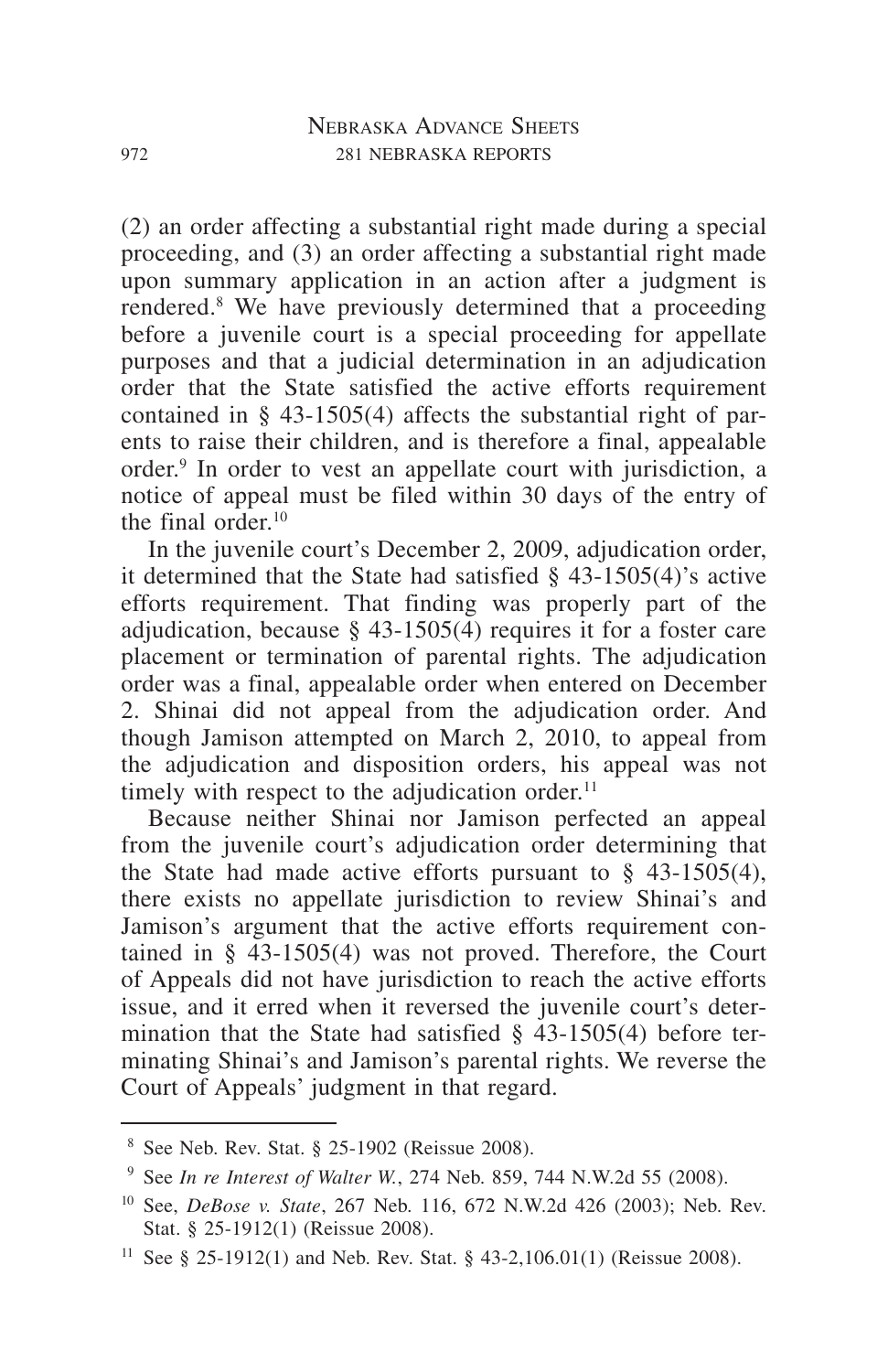#### Nebraska Advance Sheets in re interest of jamyia m. 973 Cite as 281 Neb. 964

[8] The Court of Appeals, finding that the active efforts issue was dispositive, did not address Shinai's and Jamison's other arguments on appeal. Upon reversing a decision of the Nebraska Court of Appeals, we may consider, as we deem appropriate, some or all of the assignments of error the Court of Appeals did not reach.12 Because there is no appellate jurisdiction on the active efforts issue, we now address Shinai's and Jamison's remaining arguments.

#### 2. Jamison's Appeal

Jamison's remaining assignments of error, summarized and restated, are that the juvenile court erred when it (1) found that continuing custody of Jamyia with Jamison would likely result in serious emotional or physical damage to the child and terminated Jamison's parental rights; (2) found that there was sufficient evidence to establish grounds for termination under §§ 43-292(2), (8), and (9); and (3) failed to conduct the proceedings in a fair and impartial manner.

## (a) Termination of Parental Rights

Jamison argues that the juvenile court erred when it terminated his parental rights after determining that continued custody of Jamyia with Jamison would likely result in serious emotional or physical damage to the child. Before terminating an Indian child's parental rights, the State must establish, beyond a reasonable doubt, that the continued custody of the child by the parent is likely to result in serious emotional or physical damage to the child under NICWA, § 43-1505(6), in addition to proving that the State provided active efforts under § 43-1505(4). Here, the juvenile court determined in its disposition order that continued custody of Jamyia with Jamison would likely result in serious emotional or physical damage to Jamyia within the meaning of § 43-1505(6). Jamison argues that the evidence was insufficient to support a determination beyond a reasonable doubt that continued custody would likely result in serious emotional or physical

<sup>12</sup> *Capitol Construction v. Skinner*, 279 Neb. 419, 778 N.W.2d 721 (2010).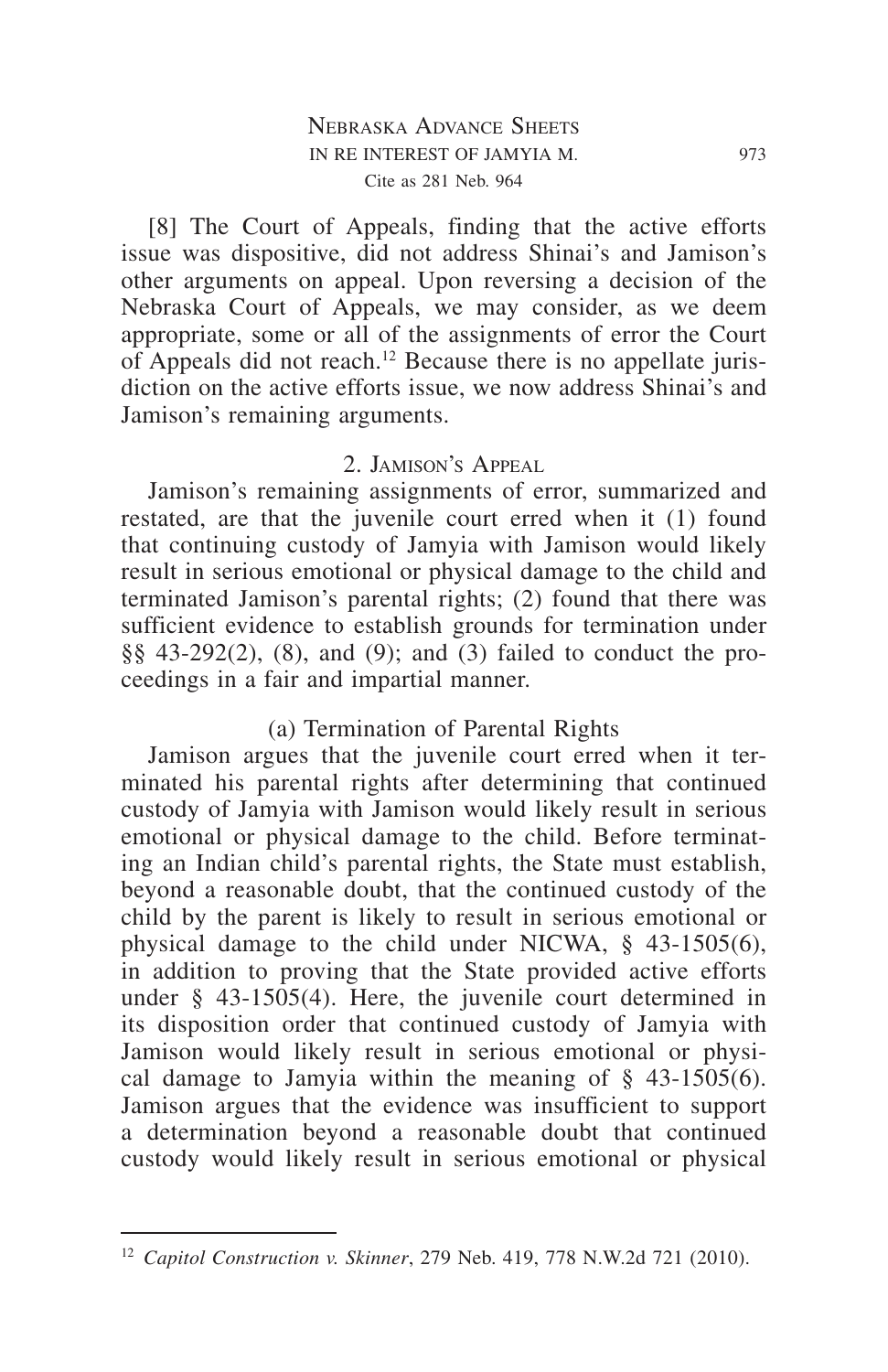damage to Jamyia. Our review of the record does not coincide with Jamison's position.

In its December 2, 2009, order, the juvenile court determined, among other things, that Jamyia's injuries were the result of nonaccidental trauma, that Jamison had inflicted serious bodily injury upon Jamyia, and that Jamyia was at risk of further harm. Those findings and the record as a whole support a determination beyond a reasonable doubt that continued custody of Jamyia with Jamison would likely result in serious emotional or physical damage to the child.

The attending pediatric specialist, DeMare, testified that he commonly reviewed cases to determine whether a child's injury was consistent with child abuse and that in this case, he ultimately determined that Jamyia's severe injuries were intentionally inflicted. This determination was consistent with the observations of the ophthalmologist, who testified that Jamyia's retinal hemorrhaging was consistent with shaken baby syndrome and that there were no other possible causes for Jamyia's injuries. And Shinai's and Jamison's testimony established that Jamyia was in the exclusive care of Jamison before the discovery of Jamyia's injuries. Furthermore, Labode opined that Jamyia's grave injuries, coupled with a review of the medical and investigative agency reports, evidenced that returning Jamyia to her parents would result in further emotional or physical damage to the child. Though Jamison contends that Labode's testimony was based on incomplete information, the record reflects that Labode candidly cited the documents on which she relied in forming her opinion and that Jamison was given a full opportunity to cross-examine her. And nothing in the record suggests that the court relied solely on Labode's testimony in making its determination.

Shinai's and Jamison's expert, Gabaeff, testified that Jamyia's injuries could have been caused by cranial pressure from viral meningitis. However, there is no evidence in the record that Jamyia actually contracted viral meningitis, and we find the testimony of the State's medical witnesses to be far more persuasive. After considering Jamison's contentions and reviewing the record, we conclude that the State has proved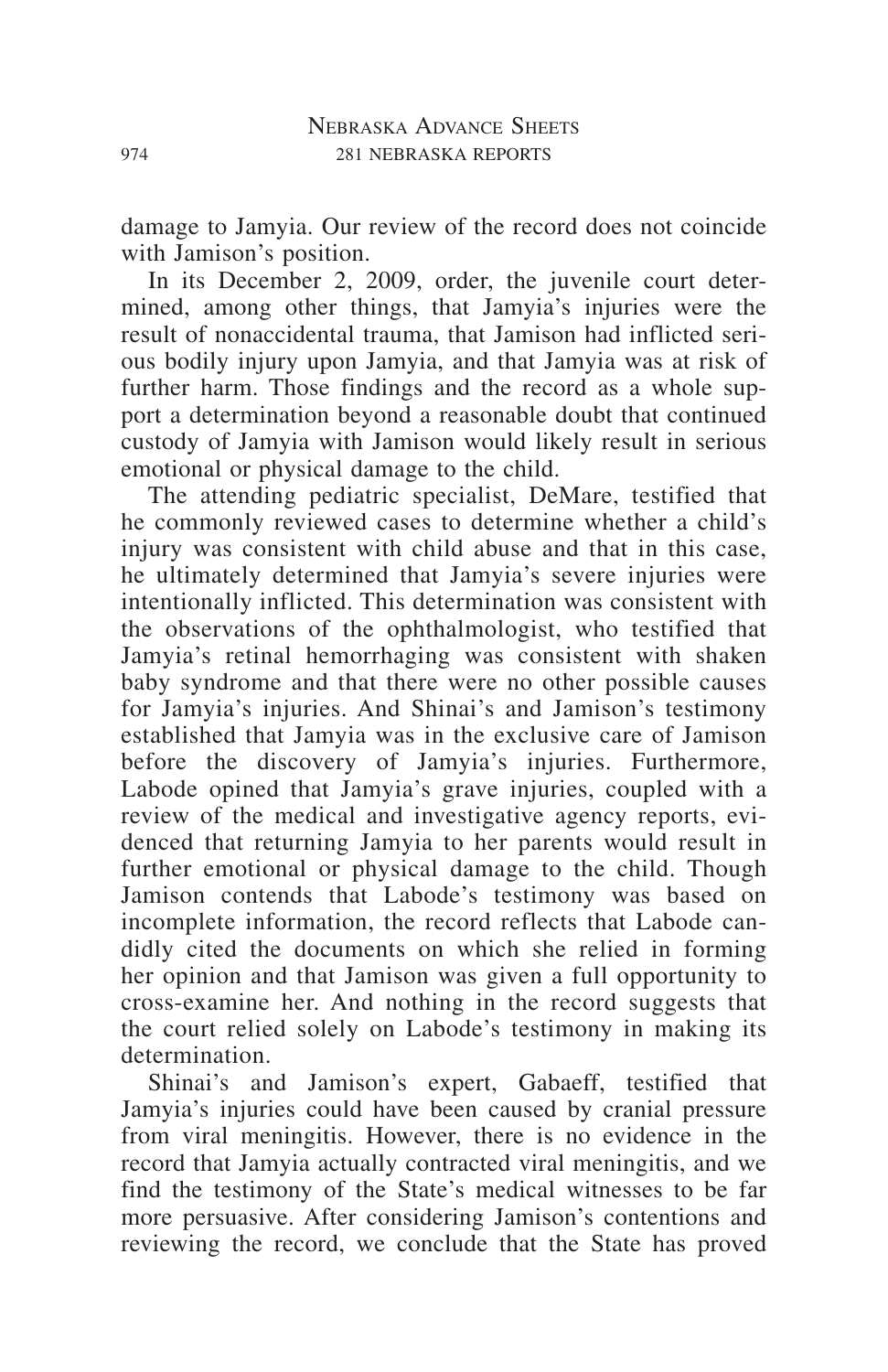beyond a reasonable doubt that continued custody of Jamyia with Jamison is likely to result in serious emotional or physical damage to the child.

# (b) Juvenile Court's Adjudication Order

Jamison argues that the juvenile court erred when it found in the adjudication phase that there was sufficient evidence to establish grounds for termination under  $\S$  43-292(2), (8), and (9). We note that the court's findings were made in the adjudication order and that as discussed above, Jamison failed to perfect an appeal from the adjudication order. This raises a potential question as to whether we have jurisdiction to review those findings. We conclude, however, that the court's determination that there was sufficient evidence to establish grounds for termination, though entered at the same time as the adjudication order, was not actually part of the adjudication. This is because the juvenile court's jurisdiction over and placement of Jamyia did not rest on those findings. Nor did the court's determination affect any substantial right of Jamison, because his parental rights were not actually affected until they were terminated. Jamison therefore did not waive his right to appeal the § 43-292 determination when he failed to perfect an appeal from the adjudication order. Therefore, we will address Jamison's argument that the evidence was insufficient to establish grounds for termination under § 43-292(2), (8), and (9).

The evidence, as summarized above, amply supports the court's finding of statutory grounds for termination of Jamison's parental rights. Section 43-292(2) permits termination when a parent has "neglected and refused" to give the juvenile "necessary parental care and protection." Section 43-292(8) permits termination if "[t]he parent has inflicted upon the juvenile, by other than accidental means, serious bodily injury." And § 43-292(9) permits termination when the parent has subjected the juvenile to "aggravated circumstances," including but not limited to "abandonment, torture, chronic abuse, or sexual abuse." As we found above, the record supports the finding that Jamison subjected Jamyia to severe, intentional physical abuse. That evidence is sufficient to establish each of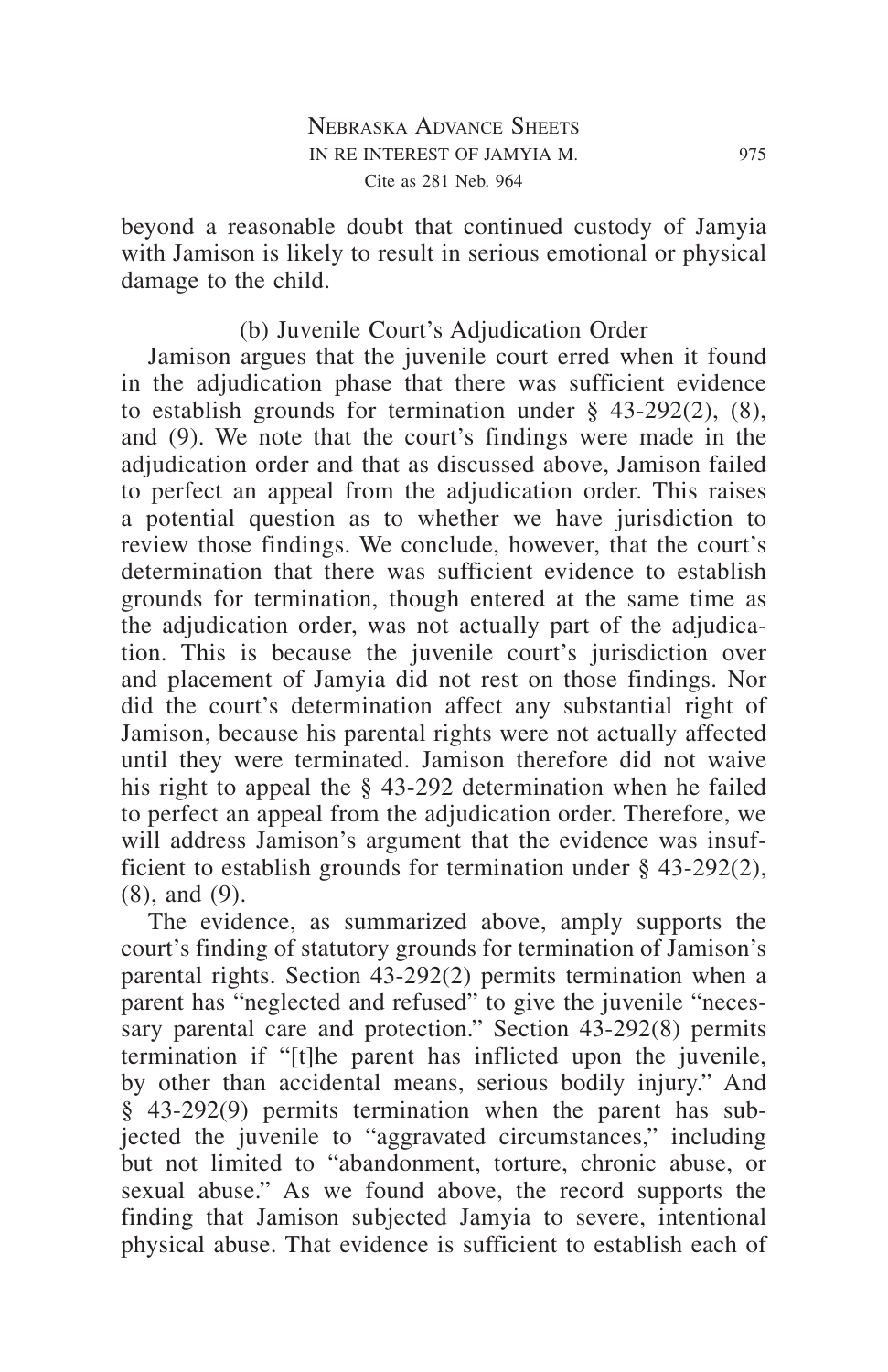the statutory grounds found by the juvenile court. Therefore, we find no merit to Jamison's complaint that the evidence was insufficient.

# (c) Judicial Impropriety

Jamison argues that the juvenile court violated Jamison's due process rights because the court failed to conduct the proceedings in a fair and impartial manner. Jamison argues that the juvenile court gave the appearance of impropriety when the court took a motion for visitation during the proceedings under advisement for a year, interrupted the testimony of Jamison's expert witness, indicated the court's opinion of the medical expert, and sought additional information during the dispositional phase.

But the record reflects that the juvenile court was unaware of the visitation motion until the hearings began. The juvenile court did comment that Jamison's expert witness was "slick," but the record reflects that the juvenile court's comment was part of an effort to instruct the witness to answer only the questions presented rather than elaborating beyond the scope of the question. And though Jamison argues that the court gave the appearance of impropriety when it sought additional information during the dispositional phase, our review of the record does not reflect that the court was at all partial during the presentation of that evidence. Ultimately, because the juvenile court was the trier of fact, it was not only proper but entirely necessary for the court to inquire into the facts and make findings regarding the persuasiveness of the witnesses and the weight of the evidence.

[9] There exists a presumption of judicial impartiality, and a party alleging that a judge acted with bias or prejudice bears a heavy burden of overcoming that presumption.<sup>13</sup> After considering Jamison's arguments and reviewing the record, we conclude that there is no evidence that the court was biased or prejudiced, so Jamison has failed to overcome the presumption of judicial impartiality.

<sup>13</sup> See *State v. Thomas*, 268 Neb. 570, 685 N.W.2d 69 (2004).